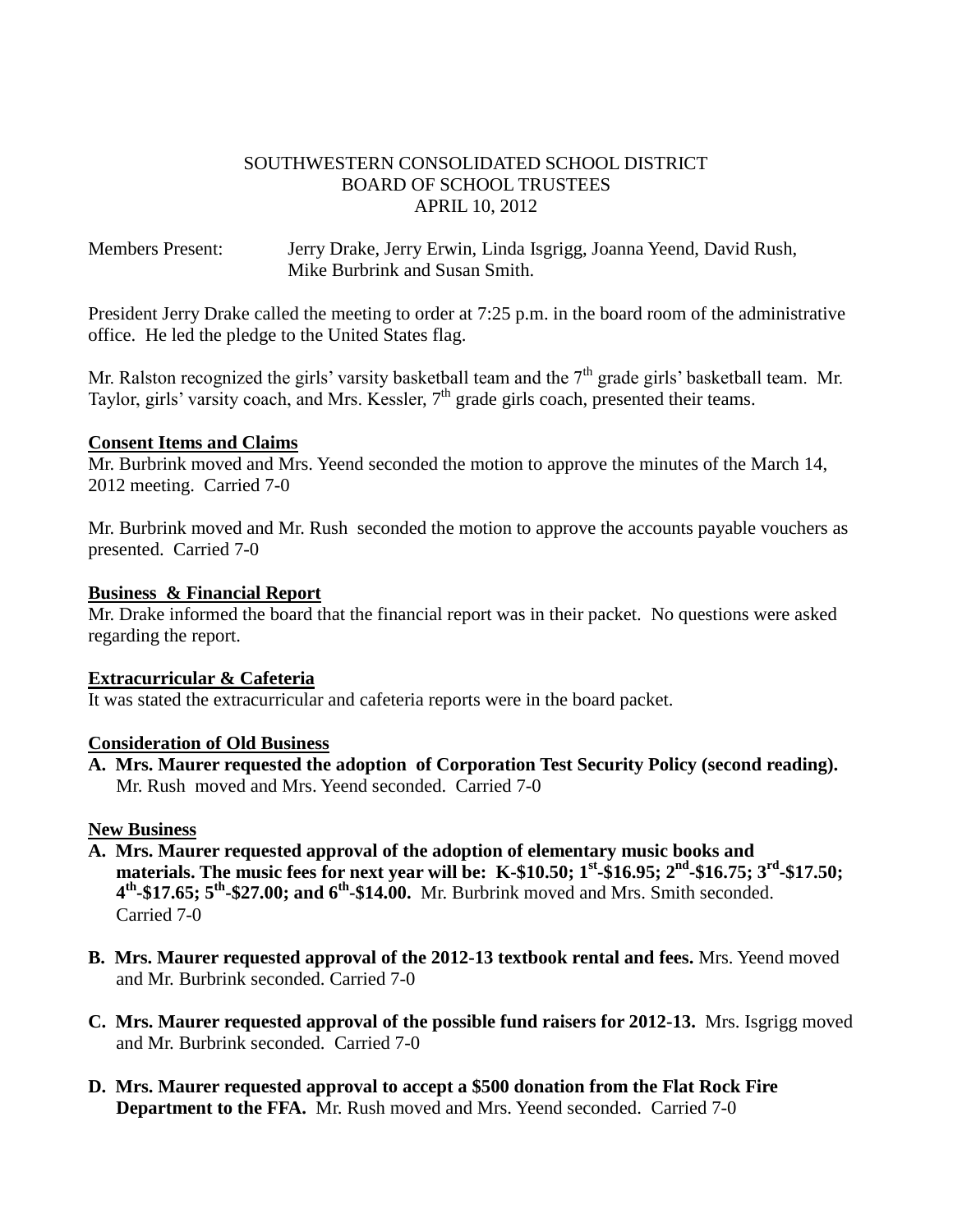- **E. Mrs. Maurer requested approval for the following FFA overnight field trips: -State Small Engines Contest in LaGrange Indiana on May 11 & 12 of 2012. -State Livestock, Poultry and Dairy Contest at Purdue University on May 18 & 19 of 2012.- -State FFA Convention in West Lafayettte on June 17 through 20th of 2012.** Mr. Rush moved and Mrs. Yeend seconded. Carried 7-0
- **F. Mrs. Maurer asked that the Board move the May board meeting to Wednesday, May 16, 2012.** Mrs. Isgrigg moved and Mr. Burbrink seconded. Carried 7-0

# **Principals Reports**

Mrs. Blake informed the board that the Reality Store was held at Shelbyville Middle School for  $7<sup>th</sup>$ grade students on April 5, 2012; April 13<sup>th</sup> is the orange ribbon breakfast; Retro-Bill Convocation will be held on April 16, 2012. Grades 8 & 9 will have Safe Date and Choose to Wait convocations. Attendance rate is 96.3% as of the end of the  $3<sup>rd</sup>$  quarter. The choir went to Disney over spring break and came back with a trophy for their participation there.

Mrs. Noesges informed the board that 31 students made the S honor roll; 72 students the A honor roll; 88 students for perfect attendance; and 77 students for the A/B honor roll. She updated the board on upcoming testing dates. The attendance rate at the elementary is at 96%.

### **Personnel**

- **A. Mrs. Maurer asked that the board approve Ashley Buis' maternity leave for the 1st semester of the 2012-13 school year (12 weeks with fall under FMLA).** Mrs. Yeend moved and Mr. Burbrink seconded. Carried 7-0
- **B. Mrs. Maurer asked that the board approve the resignation of Kim Zearing as part time cook at the Jr.-Sr. High School effective April 4, 2012.** Mr. Rush moved and Mrs. Yeend seconded. Carried 7-0
- **C. Mrs. Maurer asked that the board terminate Dennis Muldoon as a bus driver for Southwestern Consolidated Schools including the ability to substitute.** Mrs. Yeend moved and Mr. Drake seconded. 2-4 with one board member abstaining. Motion did not carry.
- **D. Mrs. Maurer asked that the board hire Holly Blake as a volunteer coach for track; Rob Heath as the 1st assistant for boys' varsity baseball; and Teresa Lilac as part-time cook at the Jr.-Sr. High School.** Mrs. Isgrigg moved and Mrs. Smith seconded. Carried 7-0

### **Public Comments**

Rob Heath asked if fundraising needs to go through the board. He would like to raise money to fix the girls softball diamond. The board asked that he get with Mr. Ralston and determine a plan to fix the diamond.

### **Superintendent's Comments**

Mrs. Maurer reminded the board to read the weekly updates that she sends out. She informed the board that the RISE committee met with the state recently and was left with a positive impression of their chances to receive the grant money. She should know by Friday.